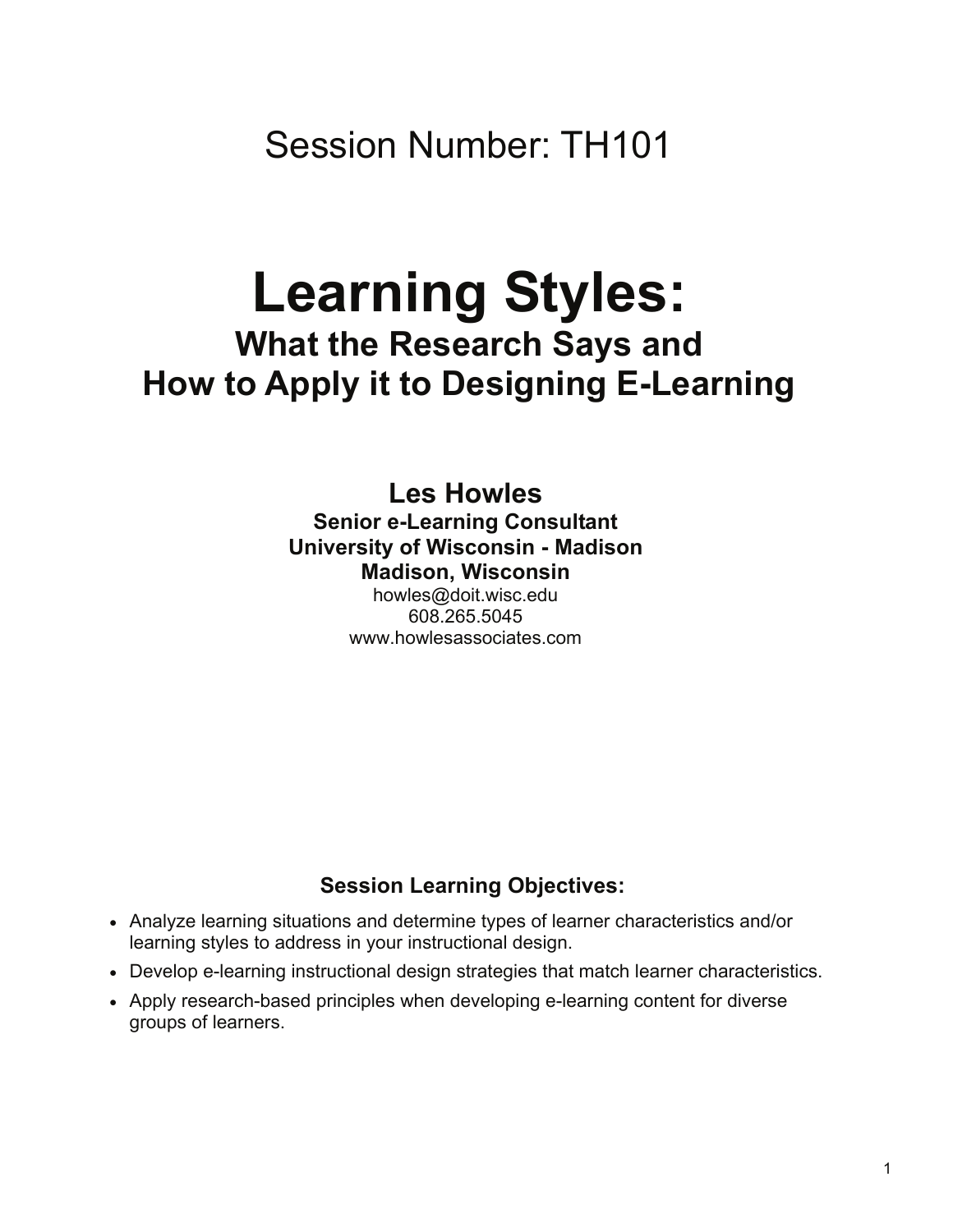#### **Overview**

This session will enable you to fine-tune your thinking about "learning styles" by drawing upon what has been learned from over 30 years of research. The session will emphasize research-based principles to identify and address individual learner differences when designing e-learning.

### **Some Facts About Learning Styles**

- The concept of "*cognitive* styles" originated in the 1930's (Allport)
- Research on "learning style" emerged in the early 1960's
- By 2006, over 650 books on learning styles have been published in the U.S. and Canada
- Over 4,500 articles have been written about learning styles in professional publications
- Over 26,000 web sites are available for measuring and addressing learning styles

#### **Reputable Journals for Research on Learning Styles**

The journals listed below are peer reviewed and good sources for information about research on learning styles, as well as additional topics related to e-learning.

- Journal of Educational Psychology
- Educational Technology Research & Development
- Computers in Human Behavior
- International Journal of Instructional Media
- British Journal of Educational Technology
- Educational and Psychological Measurement
- Educational Psychologist
- British Journal of Educational Psychology
- The American Journal of Distance Education
- Instructional Science

For additional journal listings you can search the ERIC database or use Google Scholar: http://www.eric.ed.gov/ERICWebPortal/Home.portal http://scholar.google.com/

#### **Exercise: Your Current Learning Style Framework**

Think about how you currently incorporate learning styles into your e-learning instructional design. Take a few minutes and reflect on the following:

#### **How do you ...**

- 1. **Identify** individual differences in learners (innate characteristics, tools used to measure a learner's "style" etc.)?
- 2. **Address** those individual differences in your instructional designs?
- 3. **Validate** your instructional design to ensure it made a difference at the individual and group level?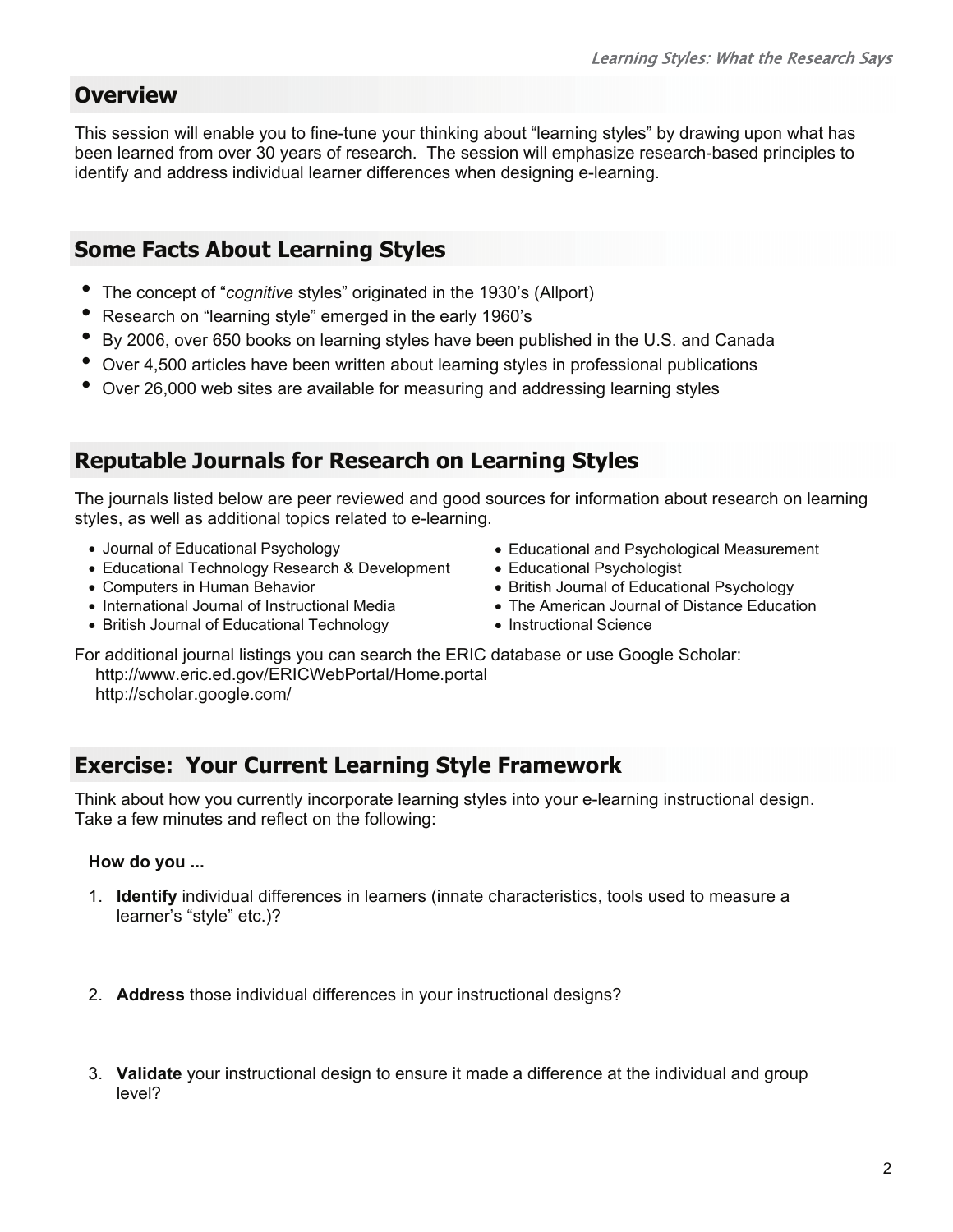#### **Example: Identifying a Learner "Style"**

There are numerous tests psychologists use to identify innate differences in the way individuals process information when engaging in cognitive tasks such as problem solving, thinking, perceiving and remembering. One such test is called the Embedded Figures Test (EFT). It measures the degree to which a person is dependent on the structure of a surrounding visual field or external frame of reference for orientation. When used as a learning style measurement tool, individuals can be identified along a bipolar dimension of field dependence — field independence as illustrated below.



# **Example: Addressing a Learning "Style"**

According to learning style theory, the following instructional design strategies have been recommended for Field Dependent (FD) and Field Independent (FI) learners (Jonassen and Grabowski):

#### **FD learners need FI learners need**

- Orienting strategies with clear structure prior to learning
- Synergistic social learning environments
- Abundant guidance, cues feedback and clear instructions
- Lots of examples and emulation models

- Loosely structured preinstruction
- Minimal guidance and direction while learning (learner control)
- Abundant content resources to sort through and self discover
- Independent learning opportunities

#### **Validating Learning "Style"**

If we want to adopt a more "evidence-based" approach to designing e-learning, the issue of validating learning styles becomes essential. For example, do we accept and implement the recommendations above for field dependent–independent learners because it seems reasonable and true? A question we need to ask ourselves with respect to applying learning style theory to any instructional design is:

> *Does an instructional design strategy that addresses specific learner "styles" actually improve learning and performance in a significant way?*

Learning styles research over the last 30 years has addressed the above question and provided answers to even more basic underlying questions:

- Just what are learning styles and how do they differ from related concepts such as learning strategies, preferences and aptitudes?
- How many learning styles are there?
- How does one identify and measure a learning style?
- How reliable and valid are the tools commonly used to measure learning styles?
- How exactly do learning styles match-up with specific instructional strategies?
- Is there clear evidence to validate learning styles and their application to instructional design?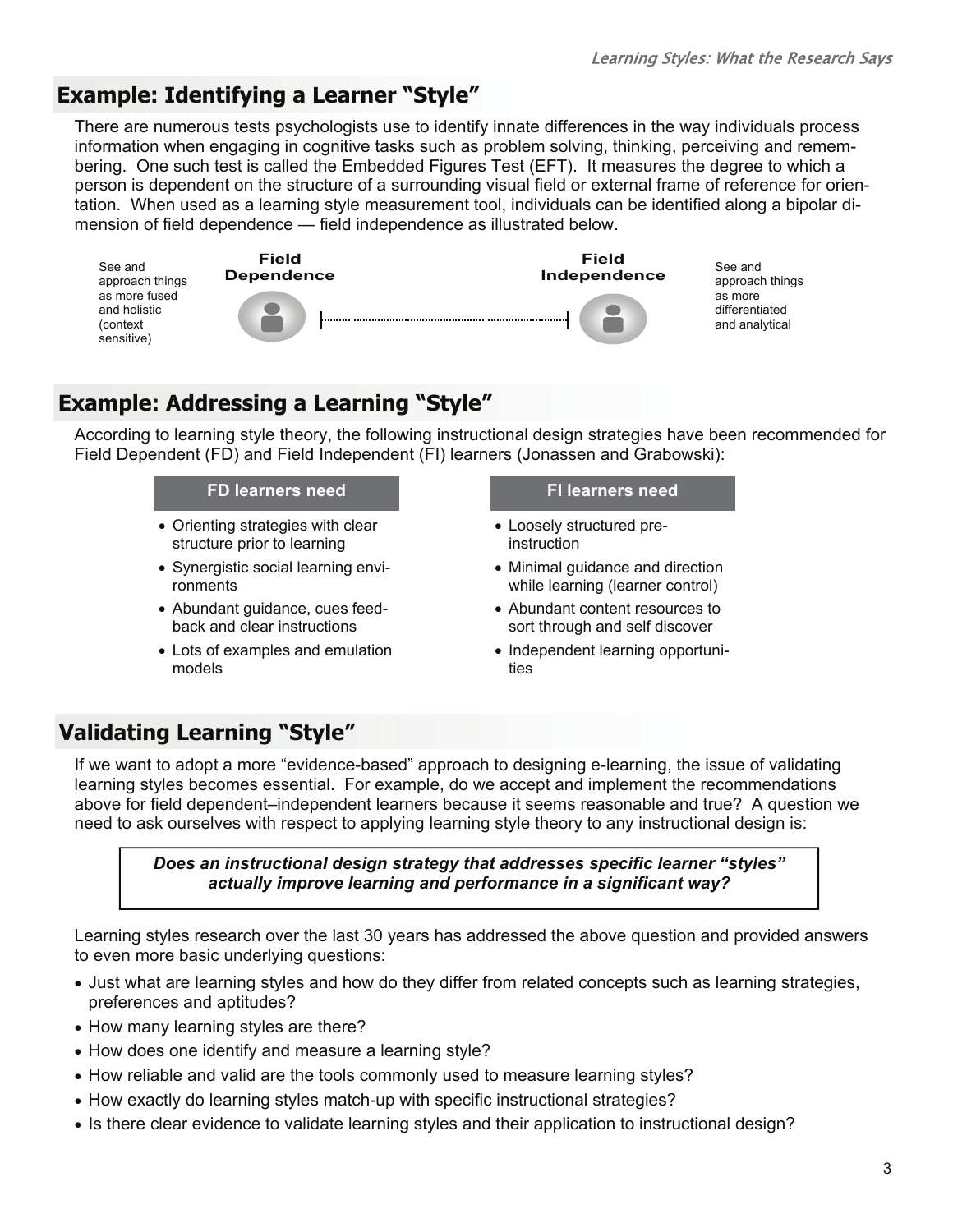#### **Related, but Different Concepts**

The terms below are often used differently by practitioners and educators.



#### **Definitions**

**Cognitive Style:** An innate habitual approach to processing information when engaging in cognitive tasks such as problem solving, thinking, perceiving and remembering. It has a high degree of stability and consistency. (Simon Cassidy)

**Learning Style:** An innate pattern of thinking, perceiving, problem solving, and remembering when approaching a learning task. It is fairly stable and consistent over time and across a wide variety of learning situations. Regarded as an application of cognitive style to learning situations.

**Learning Strategy:** A chosen plan of action in how to approach a given learning task. They are deployed depending on the nature of a task, prior experience with a learning situation and motivation. Individuals are usually conscious of strategies.

**Learning Preferences:** An expressed personal preference favoring one type of learning environment, method of teaching or instruction over another. May involve preference for group or independent study. (Simon Cassidy)

**Learner Aptitudes:** Special innate capacities that give rise to competencies in dealing with specific types of content in the world such as spatial patterns, musical sounds, interpersonal relations, body movements, etc.

#### **Some Identified Learner "Styles"**

#### **Cognitive**

|  | ı | mır | 16 |
|--|---|-----|----|
|  |   |     |    |

Field dependent – Independent Convergent – Divergent Impulsivity – Reflexivity Holist – Serialist Verbalizer – Visualizer Assimilator – Explorer Adaptor – Innovator Leveler – Sharpener Reasoning – Intuitive Active – Contemplative Concrete – Abstract Sequential - Random

Concrete experience/reflective observation/ abstract conceptualization/ active experimentation Meaning – Reproducing orientation/ Achieving – Holistic orientation Intrinsic - Extrinsic orientation/ Part – Holistic orientation Synthesis - Analysis/ elaborative processing Initiator, Analyst Reasoner, Implementer Activist/theorist/pragmatist/reflector

#### **Other**

Brain dominance (Right – Left) VARK (Visual, Auditory, Reading, Kinesthetic) Multiple Intelligences (aptitudes) Meyers-Briggs (personality

Over 30 different learning "styles" have been identified by various researchers. Not all have been empirically validated. This is a list of some of the most common styles.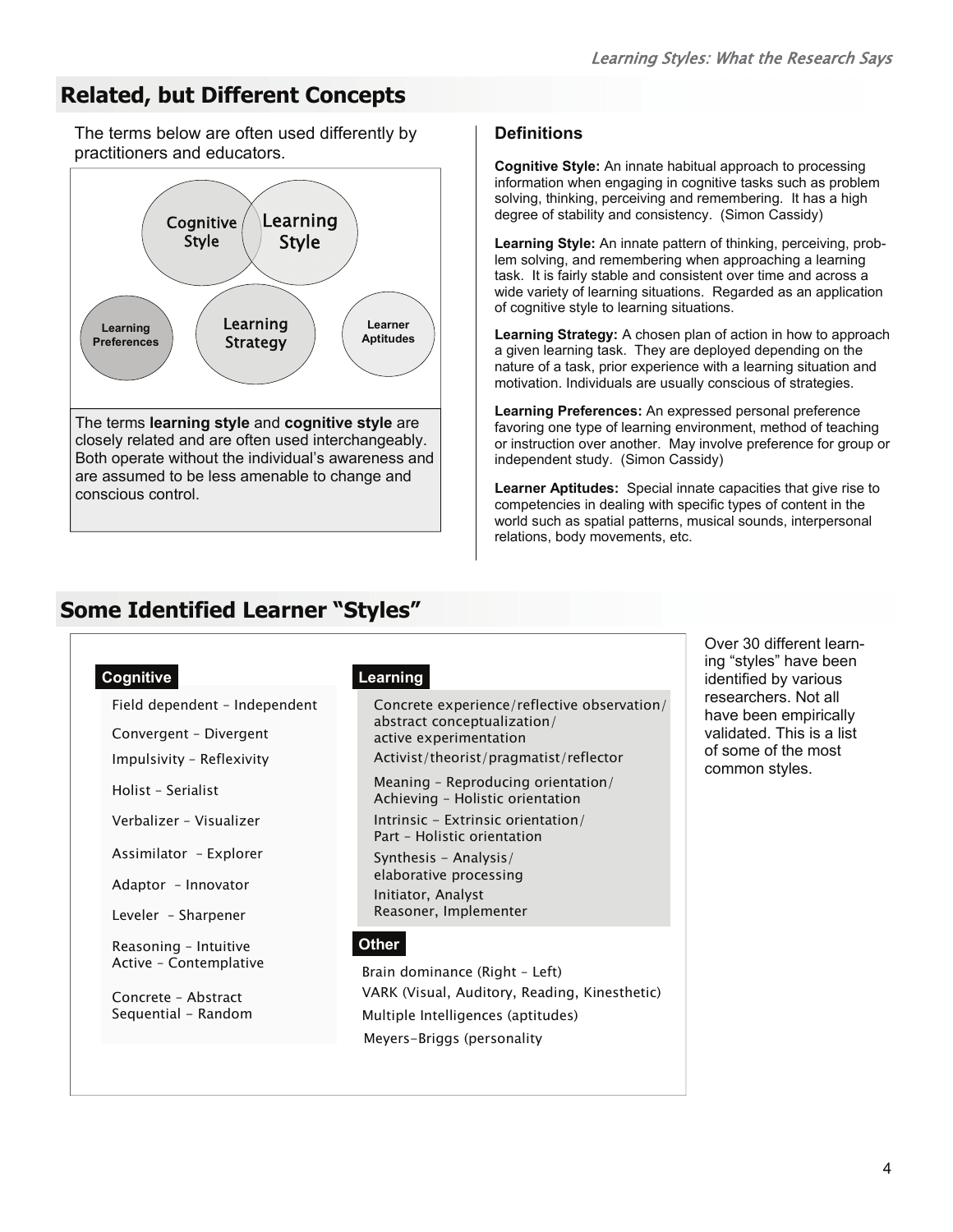### **Identifying and Measuring Learning Styles**

| <b>Tool / Instrument</b>                                 | <b>Style</b>                                 | <b>Validity / Impact*</b> |
|----------------------------------------------------------|----------------------------------------------|---------------------------|
| Cognitive Style Index (CSI)                              | Intuition - analysis                         | Undetermined              |
| Gregoric Style Delineator (GSD)                          | Concrete – abstract /<br>sequential - random | Questionable              |
| Herrmanns Brain Dominance Instru-<br>ment (HBDI)         | Left $-$ right brain<br>(whole brain model)  | <b>Undetermined</b>       |
| Learning Styles Inventory (LSI)                          | Kolb's experiential learning<br>lmodel       | Questionable              |
| Cognitive Style Analysis (CSA)                           | Holist - analytic<br>Verbal - visual         | Questionable              |
| Inventory of Learning Styles (ILS)                       | Depth of processing<br>meaning, production   | Questionable              |
| Meyers-Briggs Type Indicator (MBTI) 16 Personality types |                                              | Low                       |

The table below lists some common tools used to measure learner "styles."

Most learning styles are identified through selfreport questionnaires.

\* The validity of each tool with respect to instructional impact is based on current psychometric research consensus.

#### **Styles and Instructional Interactions**

The learning style concept presupposes a causal relationship between a learner's style, instructional design and learner performance. This is illustrated in the diagram below where a matching of style with instructional method is sought out and believed to be an underlying strategy for achieving learner success. In the research field, this has been referred to as Aptitude-Treatment Interaction where aptitude can represent a wide range of innate learner traits.

#### Matching trait (style) with treatment



"Adaptation is only useful if some learners (with a defined trait) do better with one method and other learners (with a complementary trait) do better with another method (aptitude-treatment interaction)." David Cook, MD; Academic Medicine, 2005.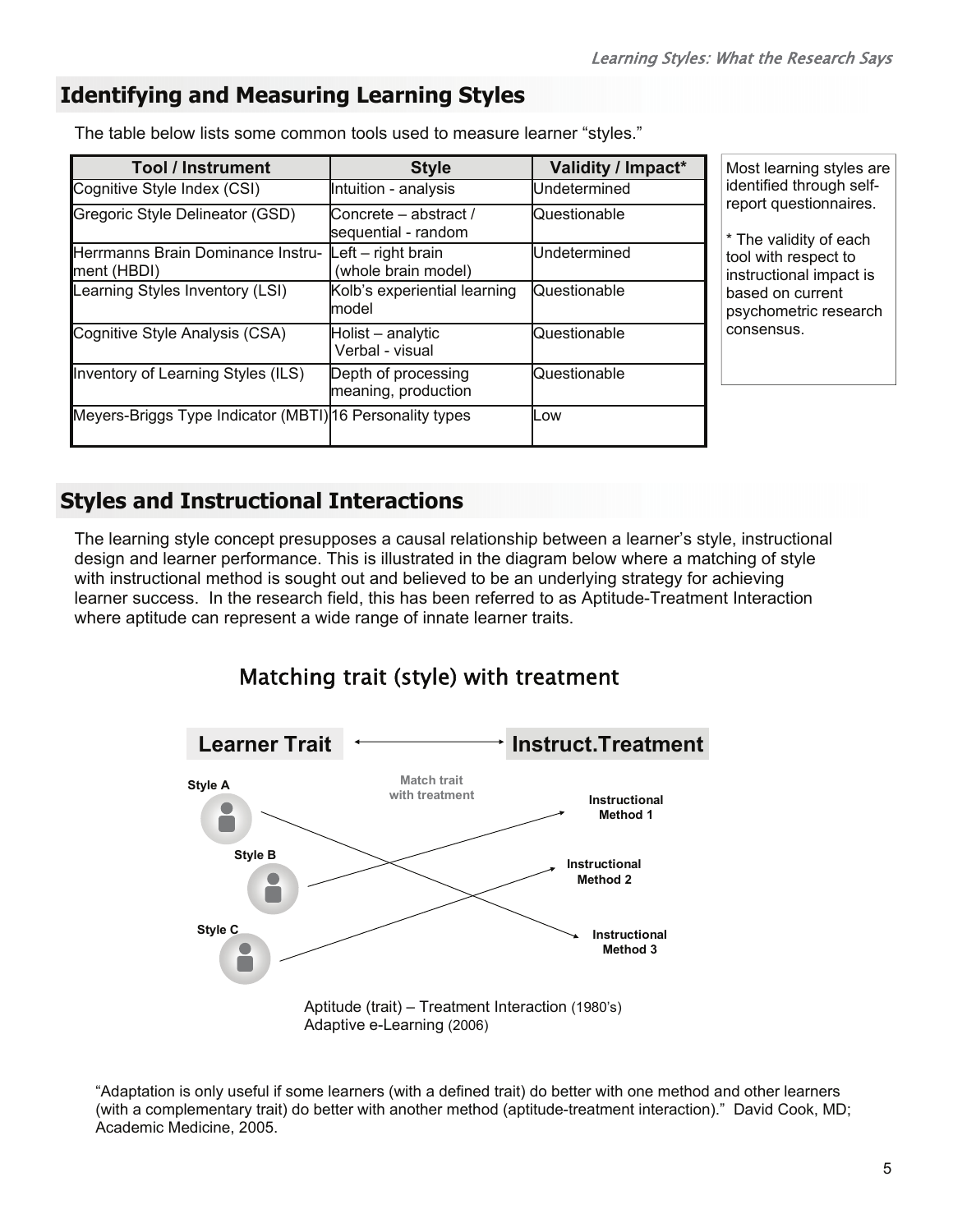#### **Aptitude (trait) — Treatment Interaction Research Consensus**

After more than 25 years of study and hundreds of controlled experiments, researchers have not been able to consistently replicate and validate an interaction between a learner's style and specific instructional methods. This could be attributed to research flaws in measuring learning styles, but more likely, other variables within the learner and/or the instructional environment are difficult to control.

What does an instructional designer of e-learning do when the prevailing research consensus casts serious doubt on the validity of most learning style theories?

#### **Strategy 1: Reinterpret and Consolidate**

Many learning style researchers have recognized the practical difficulty of applying learning style constructs to instructional design, especially with 30 or more different learning style models. Some have proposed a more broad and simplified model by reducing the number of styles to a few categories (Riding, Cheema and Rayner). This appears to be a realistic option for implementing learning style theory in the day-to-day world of education and training.

#### **Two Broad Learning Style Dimensions**

The diagram below describes two major learning styles that many researchers and practitioners have emphasized since the late 1990's.



#### **Verbalizer – Visualizer**

The degree to which individuals tend to represent information as words or images, as well as preferences for instructional modality. A prevailing belief is that people can be visual, auditory or kinesthetic learners, and possess a preferred sensory modality (PSM) which interacts with instructional methods.

#### **Holist – Analytic**

The manner in which individuals tend to process information either as a whole or broken down into separate parts. Other related learning styles include divergent and convergent thinkers, right and left brain orientations and intuitive and linear thinking styles.

# **Exercise: Validating the Verbal-Visual Learning Style**

| Verbal                                                                                                                                         | Visual                            |  |  |
|------------------------------------------------------------------------------------------------------------------------------------------------|-----------------------------------|--|--|
| (words)                                                                                                                                        | (images)                          |  |  |
| Superior at processing                                                                                                                         | Superior at processing            |  |  |
| information that is spoken or                                                                                                                  | information that is presented     |  |  |
| heard (dialog & discussion)                                                                                                                    | visually (diagrams, charts, maps) |  |  |
| Individuals will show superior learning and memory for material<br>presented through their preferred sensory and representational<br>modality. |                                   |  |  |

#### **How would you prove this?**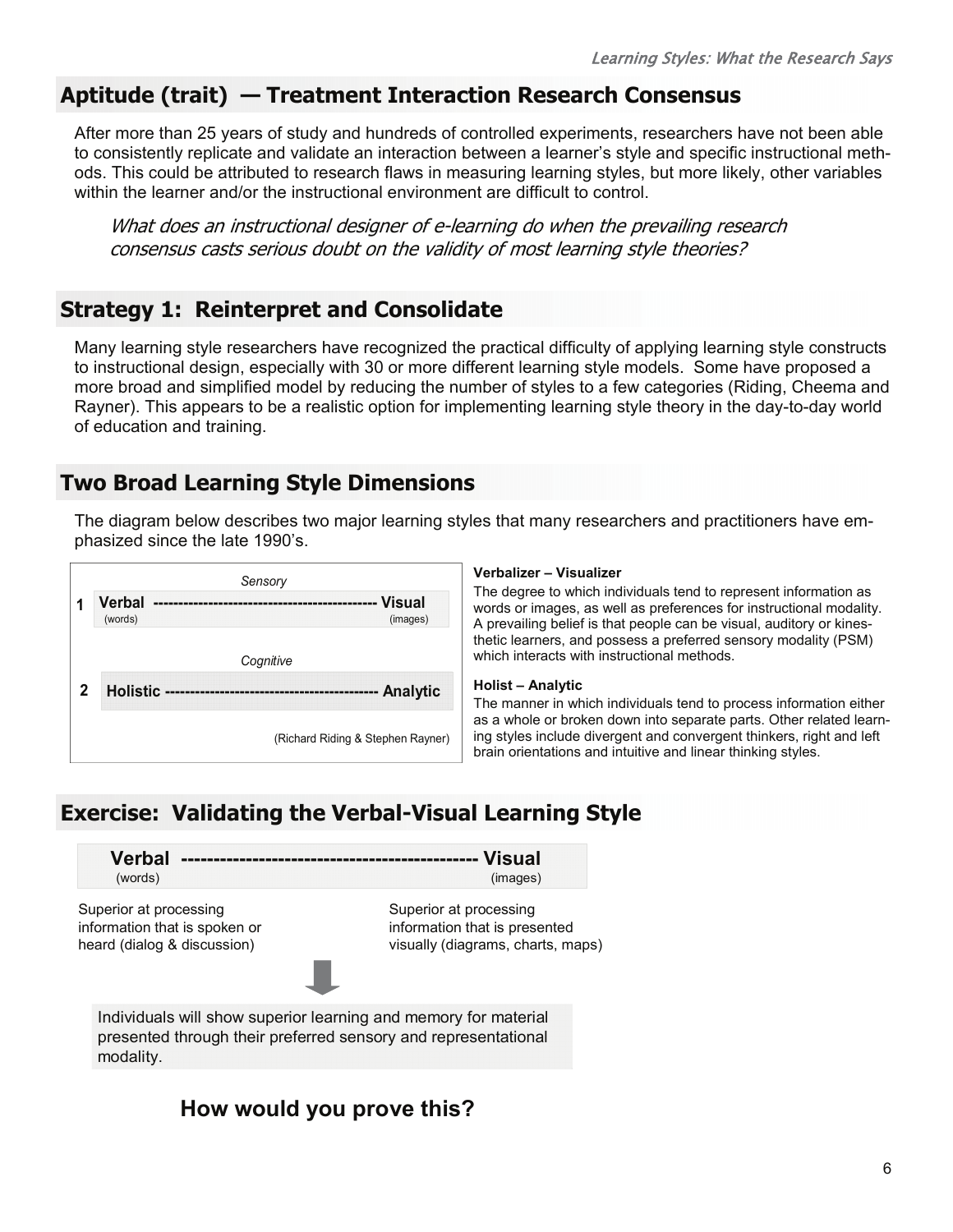#### **Example Research Study of Verbal-Visual Learning Style**

A recent study by Kratzig and Arbuthnott builds on other research that examines the relationship between a person's assessed learning style and actual performance with different instructional modalities. The table below outlines how their experiment was conducted.

University of Regina, Canada G. Kratzig and K. Arbuthnott Journal of Educational Psychology (2006)

| What was done                                                                                              | <b>How</b>                                                             |
|------------------------------------------------------------------------------------------------------------|------------------------------------------------------------------------|
| Identified participant learning styles (visual, auditory<br>and kinesthetic)                               | Self assessments and Learning styles inventory<br>questionnaire (BLSI) |
| Measured memory and performance in visual, auditory<br>and kinesthetic tasks                               | Used objective psychometric tests                                      |
| Looked for correlations between LS inventory, self as-<br>sessments and objective measures                 | Statistical analyses                                                   |
| Conducted a metacognitive analysis of participant ap-<br>proach to completing the learning style inventory | One-on-one interviews                                                  |

#### **Research Results on Verbal-Visual Learning Styles**

| <b>Research Questions</b>                                                                                   | <b>Findings</b>                                                                                                                                                                              |                                                                                                                                                   |
|-------------------------------------------------------------------------------------------------------------|----------------------------------------------------------------------------------------------------------------------------------------------------------------------------------------------|---------------------------------------------------------------------------------------------------------------------------------------------------|
| Do learning style (LS)<br>questionnaires correlate with<br>visual, auditory and<br>kinesthetic performance? | • Assessment of LS based on sensory<br>modality has no correlation with<br>learning and memory retention.<br>• Many "kinesthetic" learners<br>performed better with the visual<br>treatment. |                                                                                                                                                   |
| 2 How accurate are<br>individual beliefs about<br>their own learning styles<br>and performance?             | • Participants were very sure about<br>their own LS type<br>• Participants completed inventories<br>based on inconsistent and partial<br>criteria.                                           | The results of this study further<br>confirm what other researchers<br>have found regarding the validity<br>of a sensory-based learning<br>style. |

#### **Research Consensus on the Verbal-Visual Learning Style**

Summarized below are the conclusions reached by the majority of educational psychologists who have researched the verbalizer-visualizer learning style:

- Self-expressed "preferred" styles often don't match performance
- A preferred sensory modality (PSM) has little validity
- Learning from graphics correlates with spatial aptitude
- There are at least three distinct visual aptitudes (R. Clark)
- Most learners are likely multi-modal and multi-situational and adapt their strategies
- Applying the PSM assumption to instructional design can sometimes degrade learning (redundancy)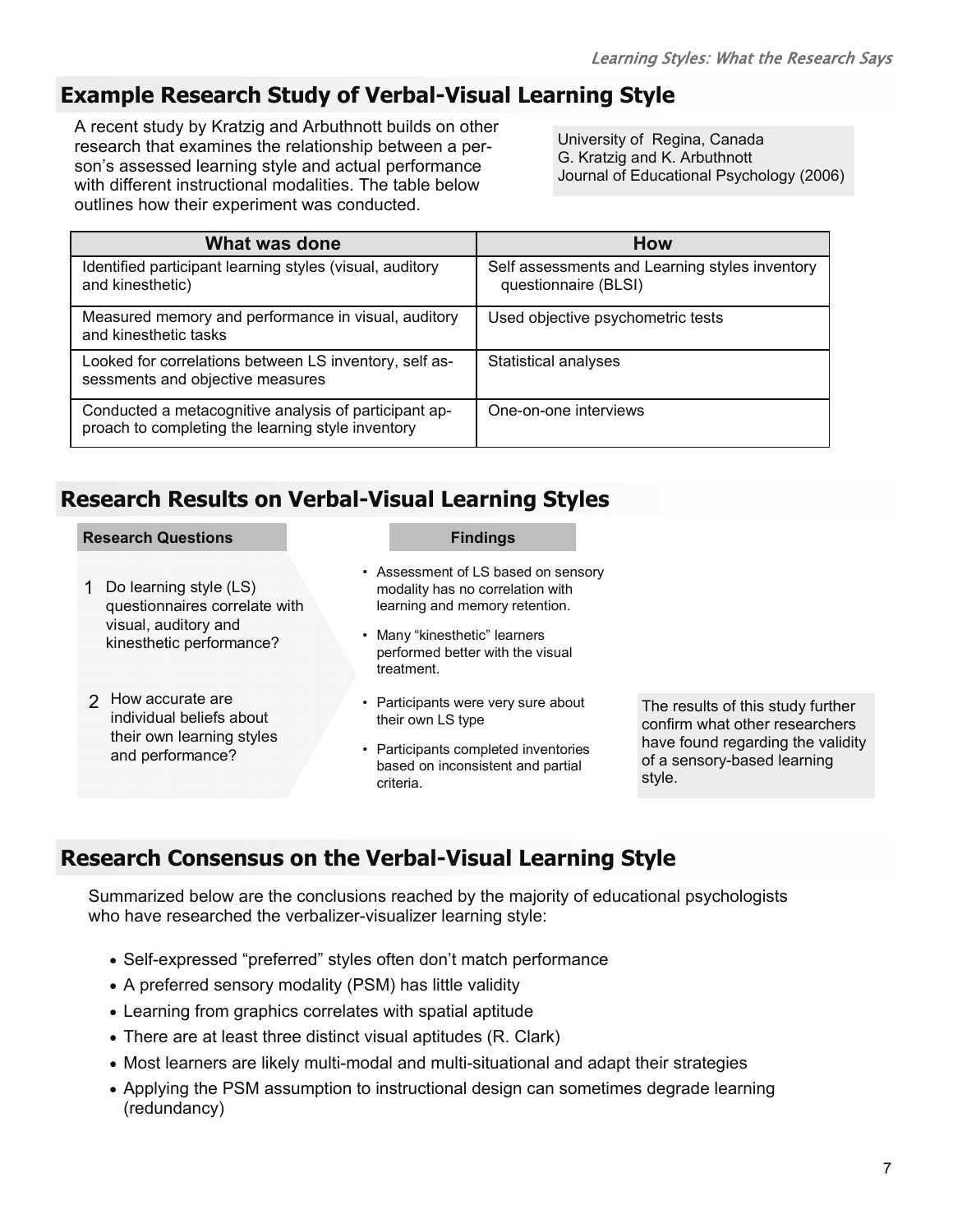#### **The Holistic — Analytic Learning Style**

This learning style dimension refers to how an individual processes and works with incoming information in terms of unified wholes or a collection of parts (R. Riding and S. Rayner).



**Holists** require explicit structure and guidance, external motivation and social interaction.

**Analytics** are internally directed, generate their own structure and require less external motivation and support.

#### **Research Summary on Validity of Holistic — Analytic Learning Style**

- Manipulating content structure, sequencing and navigational elements can often improve learning for the respective "styles"
- Aggressively addressing one style can degrade learning for the other style
- Success in e-learning courses has a weak correlation with style

There is some evidence to support a trend indicating that analytics perform better in web-based learning environments that are less structured and promote in-depth content exploration prior to presenting overviews. Holists tend to do better in webbased learning environments that provide structure and a global perspective prior to deeper content exploration. They also tend to benefit more from social interactions. (David Cook, 2005)

#### **Difficulty Applying Learning Styles to E-learning Instructional Design**

Despite the weak empirical evidence to support learning style theory, it's worth remembering that:

**Questioning the validity of learning styles is not a denial of individual learner differences.**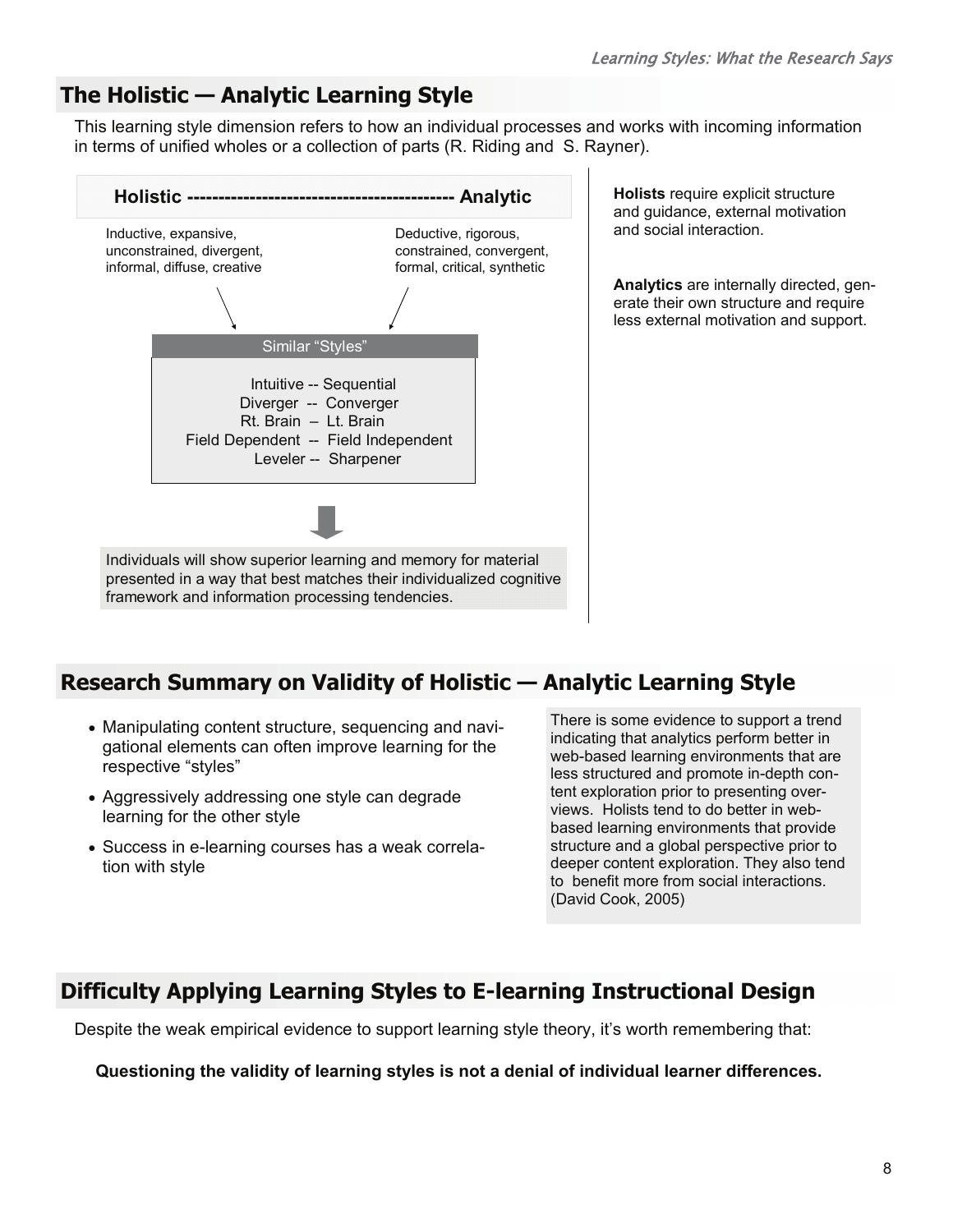#### **Strategy 2: Focus on Other Learner Characteristics**

From a research perspective, certain individual characteristics, other than learning styles, have been shown to be responsive to specific instructional treatments and are more valid predictors of learner success.

#### **Exercise**

In each of the e-learning scenarios below, identify the dominant learner characteristic that will significantly influence selecting best instructional strategy.

Design online training for sales reps for a new product line

A number of new sales staff have no prior experience or knowledge about the previous product line which is making it harder for them to understand the new product line.

Design a new online training program for call center support staff

Over 60% of call center staff fail to complete an existing CBT tutorial. They say it is boring and requires too much effort to apply the material to the "real" world.

Design webinars on how to conduct virtual meetings

Product training staff who prefer F2F meetings are resistant to learning how to use and implement new virtual meeting technology. An insider says: "we're no good at using this hi-tech stuff with people."

Design training for clerical staff on using a database system

About 25% of new clerical staff are error prone and slow at retrieving info from the company's customer database. They say the interface is visually too complex. The majority of other clerical staff do not have this problem.

# **Additional Learner Characteristics (empirically validated)**

At first glance, the learner characteristics below may not be as appealing as global learner traits such as "styles." However, research in learning psychology is unequivocal about the significant impact that most of these have on learner success in specific learning situations.

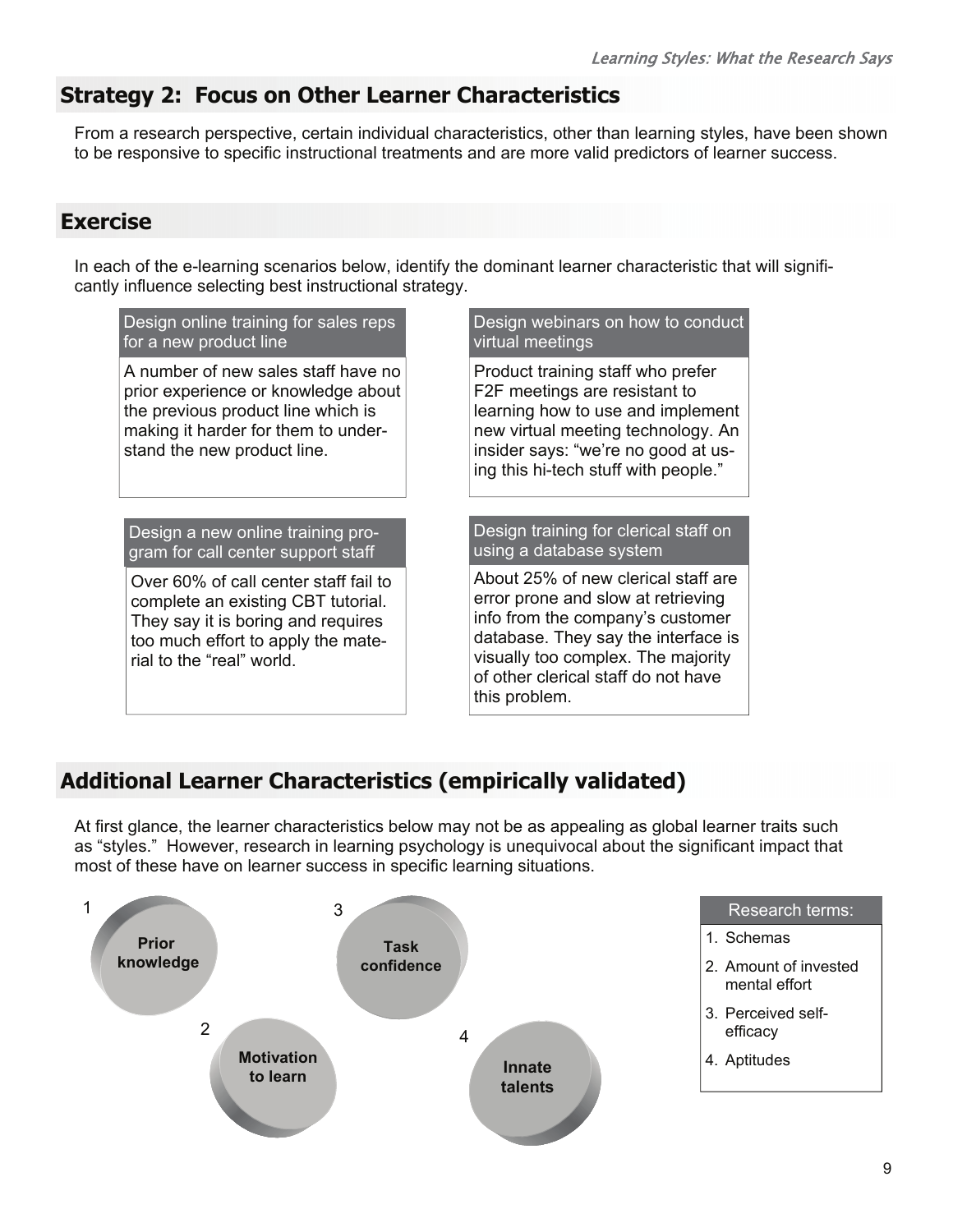#### **Bipolarized Learner Characteristics**

Similar to learning "styles," these four learner characteristics can be represented on a bipolar scale as illustrated below. Where individuals or groups of learners fall on each scale can often be determined by asking a few simple questions that relate the content or performance to be learned with each of the learner characteristics (see page 12).



With perhaps the exception of aptitudes, it is important to recognize that these dimensions are **not** to be viewed as global innate traits that influence learning across all situations. Instead, a learner can be high or low on the same scale depending on the instructional context, content and learning goals.

#### **Learner Prior Knowledge (schemas)**



Prior knowledge and experience along with associated schemas are indisputably the biggest factors in predicting a learner's initial success in almost every learning situation.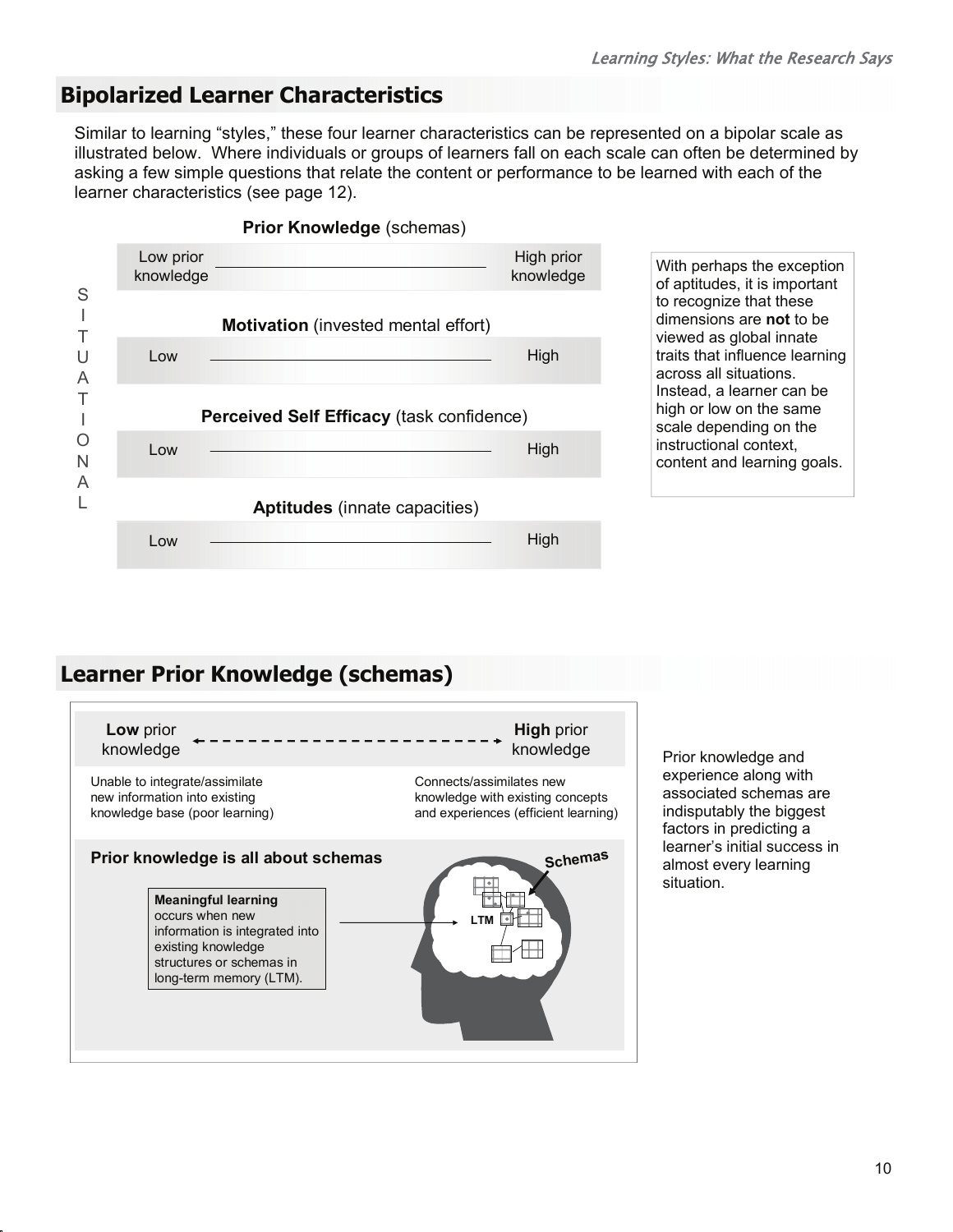#### **Learner Motivation (Amount of Invested Mental Effort)**



A highly motivated learner will learn just about anything despite inadequacies in instructional design. Highly motivated learners will often excel in settings where instructional resources are readily accessible.

# **Learner Confidence About Task (Perceived Self-Efficacy)**



In any given learning situation a number of internal and external factors can influence a learner's perceived self-efficacy. Some of these include:

- Anxiety and fear of failure
- Prior experiences with the task or content to be learned
- The perceived difficulty of a task
- Other psychological factors within the individual

Low perceived self-efficacy can function as a potential internal distraction. If cognitive resources are consumed with managing negative states associated with an instructional task, learning will be negatively impacted.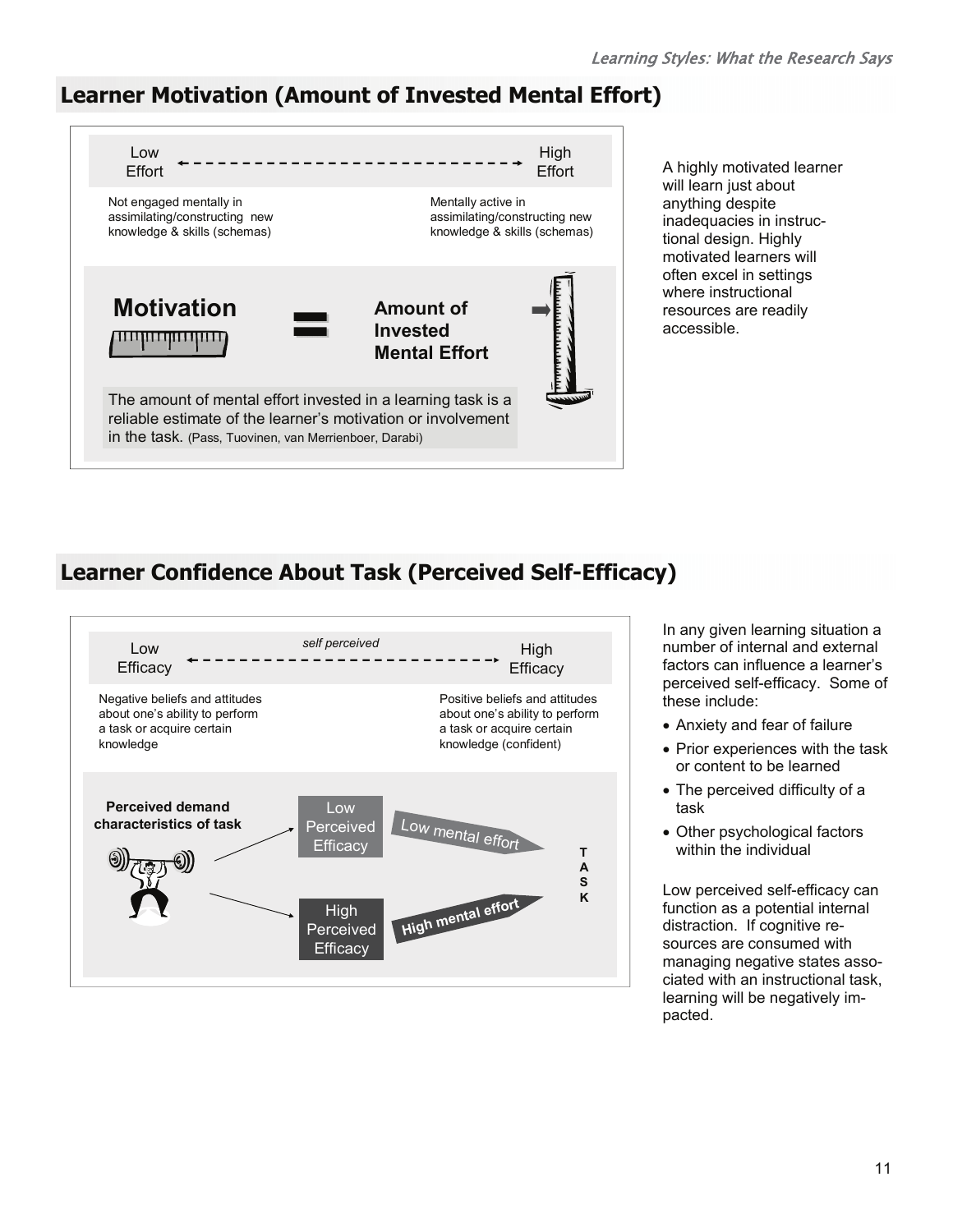# **Innate Capacities (Aptitudes)**



In Howard Gardner's book, Frames of Mind: the Theory of Multiple Intelligences, he identifies seven aptitudelike traits which he refers to as "intelligences." Although these aptitudes are mainly biologically and environmentally determined, their interaction with instructional methods and content is largely situational.

#### **Interaction of all 4 Learner Characteristics**



In any learning situation, these learner characteristics operate at various levels and interact with each other as well as with instructional methods.

# **Identifying Learner Characteristics**

Listed below are some sample questions you can ask to help identify these learner characteristics.

#### *Answer on a scale of 1 – 10*

- How much knowledge do you currently posses about x?
- How excited are you to learn about x? How important is x to doing your current job?
- How confident do you feel about your ability to learn x?
- How good are you at tasks that involve using or doing y? (y is a high level aptitude domain of which x is a subset)

#### *Select all that apply*

- How would you like to approach learning x?
- a) Get big picture overviews before learning details.
- b) Jump right into it and sort things out as I go along.
- c) Get lots of examples as I learn about x.
- d) Interact with other learners and share experiences.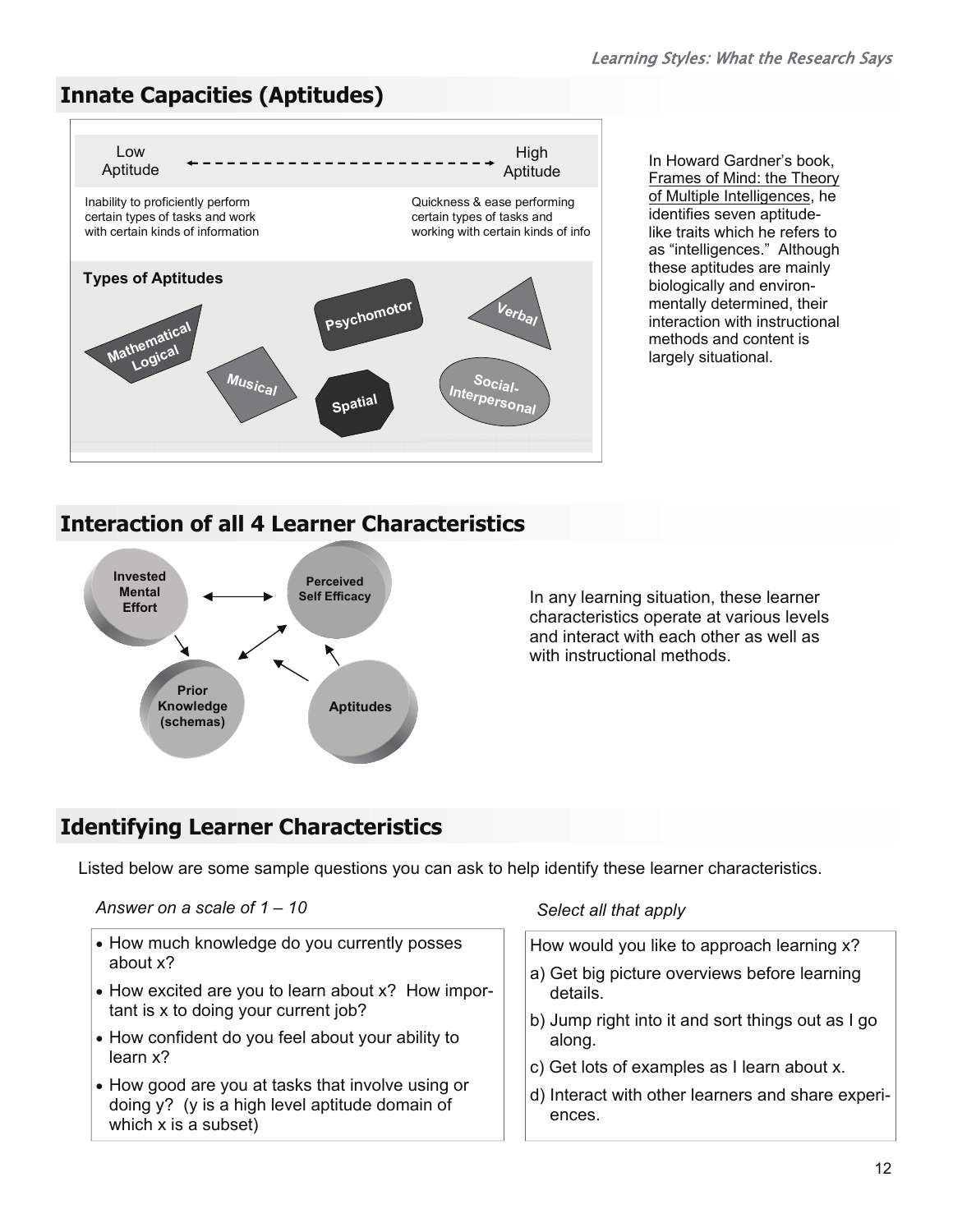# **Exercise**

1

Match the learner characteristic with a recommended instructional strategy.

# **Learner says It's all very new to me.**

- **This stuff is boring and not**  2
- **There's no way I could ever learn to do that well.** 3
- **This is very complicated** 4
- **This kind of stuff is fun and comes easy to me.** <sup>5</sup>
- **I'm a visual learner and need more examples that I can see.** 6

#### **Instructional strategies**

- a) Simulation or game
- b) Advanced organizers
- **very important to me. and the contract of the c**) Keller's ARCS model
	- d) Demos of successful performances
	- e) Lots of concrete examples
	- f) Content organized in small chunks
	- g) Enable full learner control
	- h) Explicit sequencing
	- i) Worked-out examples

Others strategies?

# **Additional Learner Characteristics**

Not covered in this session are a variety of other learner characteristics that should be considered in the design of e-learning materials. A few of these are listed below:

- Age (NetGen and seniors)
- Gender

- Personality types
- Culture
- **Disabilities**
- Others?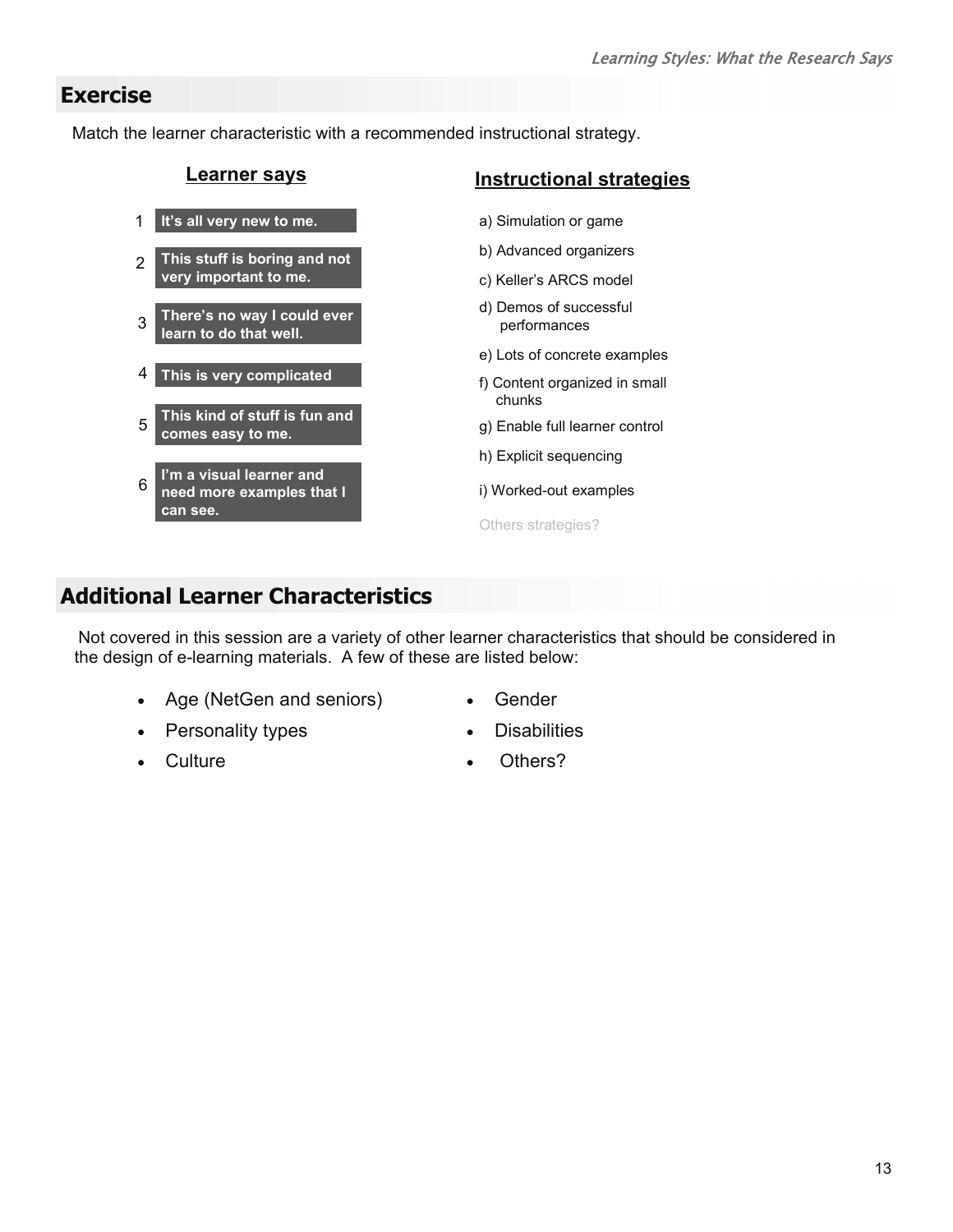#### **Summary and Advice for E-learning Designers**

Here is a summary of what the research says about learning styles and what you can do to incorporate this knowledge into your e-learning designs and improve your overall approach to addressing individual differences in learners.

- Start reading peer reviewed journal articles that deal with a range of instructional design issues including learner characteristics, multimedia learning and e-learning. If these materials are difficult for you to access read the journal article abstracts by accessing Google Scholar or the ERIC online database.
- Recognize the complexity involved in identifying a particular learner "style," especially when most of the existing instruments to measure "styles" have not been carefully and objectively validated by the research community.
- Don't feel forced to completely abandon learning styles. The concept of learning style is not necessarily wrong; rather, it appears to be based on an incomplete paradigm. You may need to tune your existing mental model (schemas) to incorporate the research-based evidence presented in this session.
- Apply the holist—analytic learning style model judiciously. Keep in mind that over-designing for one particular "style" may degrade learning for others.
- In your instructional designs, focus on developing learner schemas, rather than just conveying content. Good instructional message design is often the key to simultaneously addressing a variety of individual learner differences.
- Select instructional methods and media that match the nature of the content to be taught (i.e., use graphics for content material that is predominately visual in nature, and verbal/textual media for content that is more abstract and declarative in nature).
- Recognize that most learners are adaptable and cognitively flexible, especially if motivated. You don't need to overcompensate for a hypothesized innate trait that—in many instances may not be valid.
- Supplement your learning "styles" paradigm with other learner attributes that have been tried, tested, and proven true (prior knowledge, motivation, aptitudes, and learner confidence related to the content or task to be learned).
- Recognize that the concept of learning styles is very appealing and has somehow become an integral part of our education and training folklore. How strongly one feels about a particular belief is no justification for ignoring the hard scientific evidence.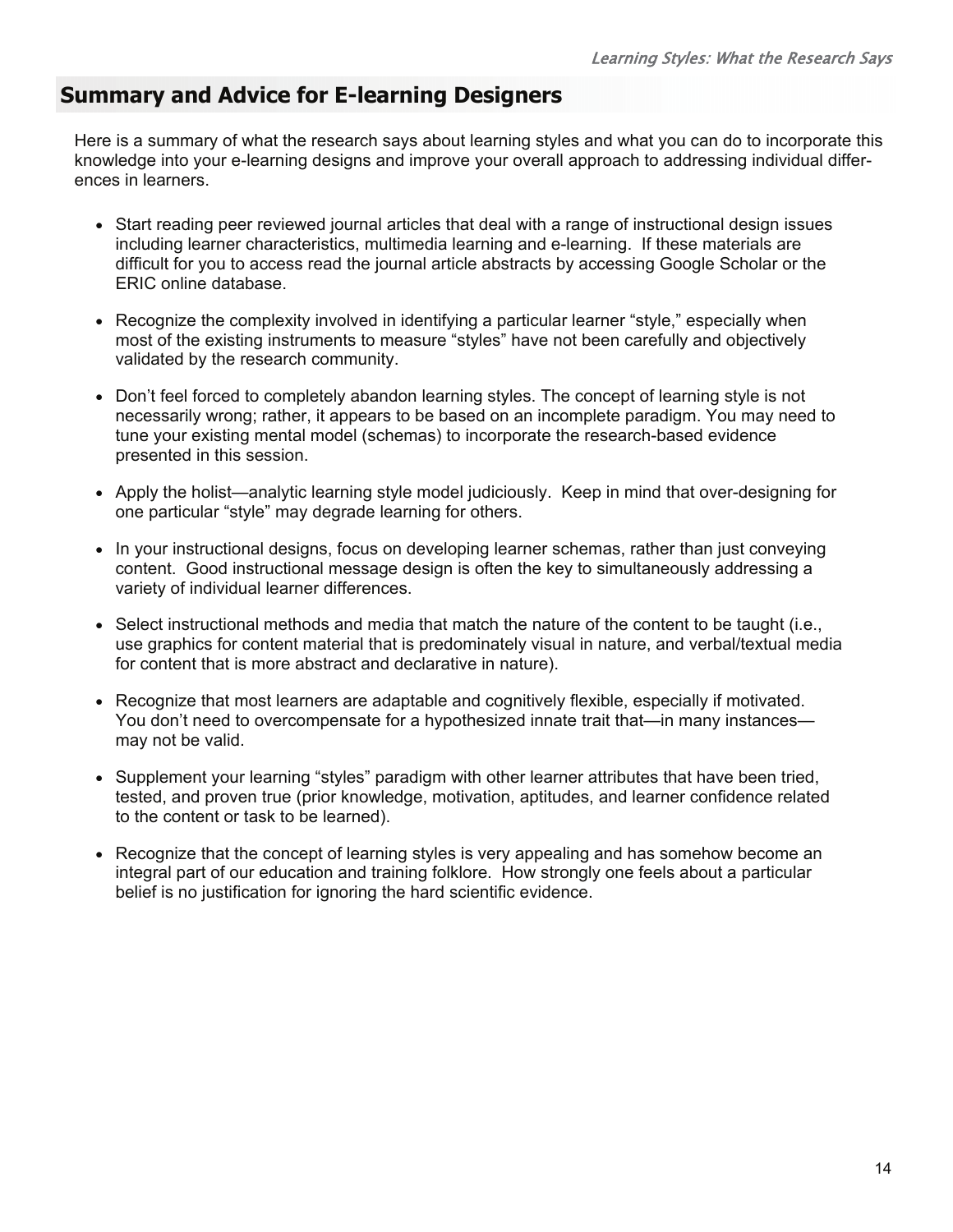#### **Learning Styles Bibliography and References**

- Aragon, S. R., Johnson, S. D., & Shaik, N. (2002). The influence of learning style preferences on student success in online versus face-to-face environments. *The American Journal of Distance Education, 16* (4), 227.
- Baker, R. M., & Dwyer, F. (2005). Effect of instructional strategies and individual differences: A metaanalytic assessment. *International Journal of Instructional Media, 32*(1), 69.
- Beyler, J., & Schmeck, R. R. (1992). Assessment of individual differences in preferences for holisticanalytic strategies: Evaluation of some commonly available instruments. *Educational and Pschological Measurement,* , 709.
- Boyle, E. A., Duffy, T., & Dunleavy, K. (2003). Learning styles and academic outcome: The validity and utility of vermunt's inventory of learning styles in a british higher education setting. *British Journal of Educational Psychology, 73*, 267.
- Cassidy, S. (2004). Learning styles: An overview of theories, models, and measures. *Educational Psychology, 24*(4), 419.
- Chen, S. Y., & Macredie, R. D. (2002). Cognitive styles and hypermedia navigation: Development of a learning model. *Journal of the American Society for Information Science and Technology, 53*(1), 3.
- Chen, Z., & Mo, L. (2004). Schema induction in problem solving: A multidimensional analysis. *Journal of Experimental Psychology: Learning, Memory, and Cognition, 30*(3), 583.
- Clark, R., Nguyen, F., & Sweller, J. (2006). *Efficiency in learning: Evidence-based guidelines to manage cognitive load*. San Francisco, California: Pfeiffer, An Imprint of John Wiley & Sons, Inc.
- Cook, D. A. (2005). Learning and cognitive styles in web-based learning: Theory, evidence, and application. *Academic Medicine, 80*(3), 266.
- Downing, R. E., Moore, J. L., & Brown, S. W. (2005). The effects and interaction of spatial visualization and domain expertise on information seeking. *Computers in Human Behavior, 21*, 195.
- Dunser, A., & Jirasko, M. (2005). Interaction of hypertext forms and global versus sequential learning styles. *Journal of Educational Computing Research, 32*(1), 79.
- Frommel, D. K., & Daniell, J. (1984). Neurolinguistic programming examined: Imagery, sensory mode, and communication. *Journal of Counseling Psychology, 31*(3), 387.
- Gardner, H. (1995). Multiple intelligences. *Phi Delta Kappan, 77*(3), 200.
- Gardner, H. (1996). Probing more deeply into the theory of multiple intelligences. *National Association of Secondary School Principals Bulletin, 80*(583), 1.
- Graff, M. (2003). Learning from web-based instructional systems and cognitive style. *British Journal of Educational Technology, 34*(4), 407.
- Grindler, M. C., & Stratton, B. D. (1990). Type indicator and its relationship to teaching and learning styles. *Action in Teacher Education, 12*(1), 31.
- Harris, R. N., Dwyer, W. O., & Leeming, F. C. (2003). Are learning styles relevant in web-based instruction? *Journal of Educational Computing Research, 29*(1), 13.
- Jonassen, D. H., & Grabowski, B. L. (1993). *Handbook of individual differences: Learning & instruction*. Hillsdale, New Jersey: Lawrence Erlbaum Associates, Inc., Publishers.
- Kratzig, G. P., & Arbuthnott, K. D. (2006). Perceptual learning style and learning proficiency: A test of the hypothesis. *Journal of Educational Psychology, 98*(1), 238.
- Kratzig, G. P. (2006). Perceptual learning style and learning proficiency: A test of the hypothesis. *Journal of Educational Psychology,*
- Lim, T. K. Relationship between learning styles and personality types. *Research in Education,* (52), 99.
- Manochehri, N., & Young, J. I. (2006). The impact of student learning styles with web-based learning or instructor-based learning on student knowledge and satisfaction. *The Quarterly Review of Distance Education, 7*(3), 313.